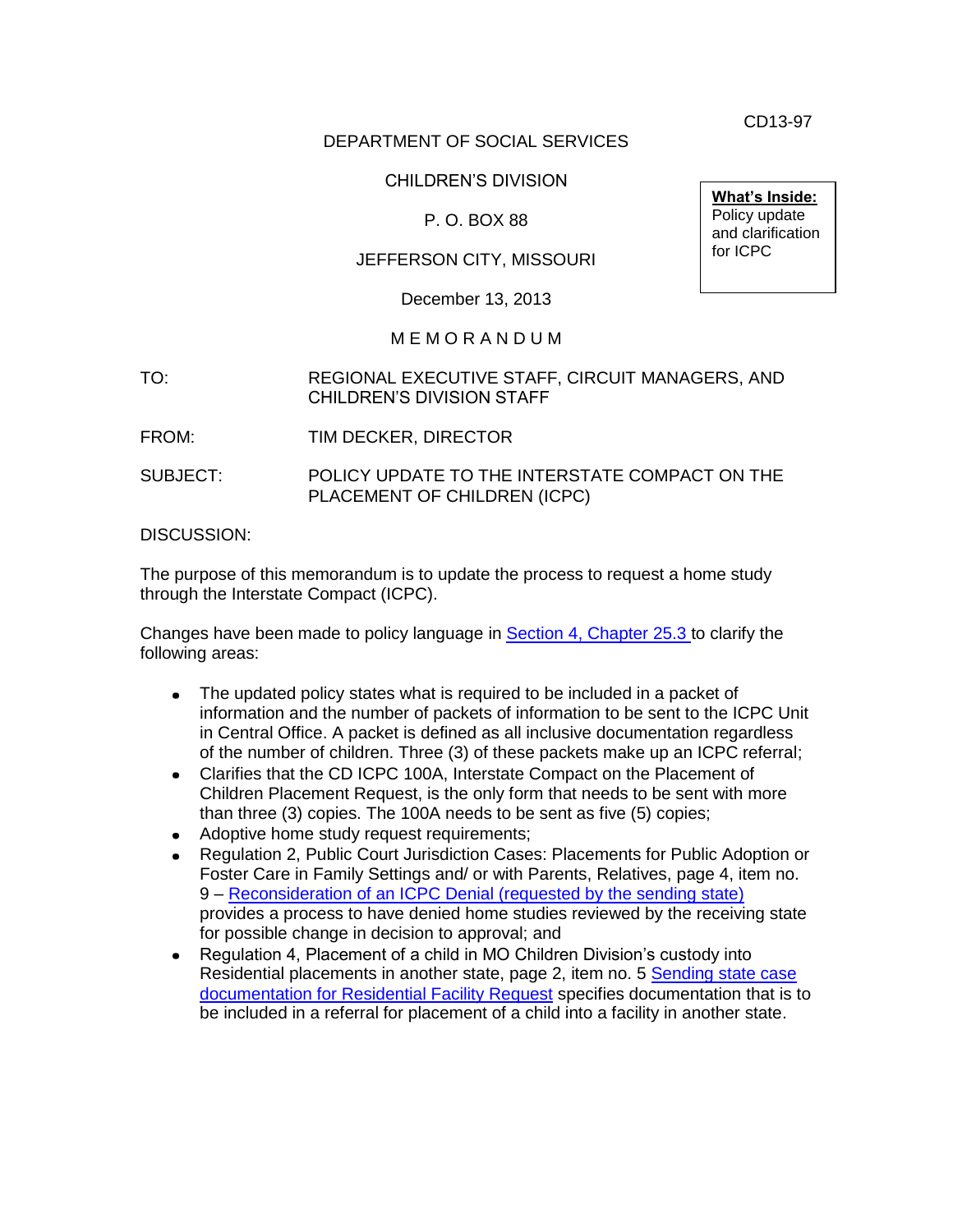# **NECESSARY ACTION**

**PDS CONTACT**

- 1. Review this memorandum with all Children's Division staff.
- *2.* Review revised Child Welfare Manual chapters as indicated below.
- 3. All questions should be cleared through normal supervisory channels and directed to:

**PROGRAM MANAGER**

| (573) 751-4954<br>Monica.S.Sekscinski@dss.mo.gov<br>Fred.Proebsting@dss.mo.gov<br>Mary C. Kliethermes<br>Mary.C.Klithermes@dss.mo.gov<br>$(573)$ 751-2981<br><b>CHILD WELFARE MANUAL REVISIONS</b><br>Section 4, Chapter 25, Table of Contents<br>Section 4, Chapter 25.3.1 Making An ICPC Referral<br>Section 4, Chapter 25.3.2 Reconsideration of a Denial for Placement in Another State<br>Section 4, Chapter 25.5 <b>ICPC Regulation 1</b><br>Section 4, Chapter 25.6<br><b>ICPC Regulation 4 Residential Care Placements into Another</b><br><b>State</b><br>Section 4, Chapter 25, Attachment A Sample Cover Letter for an ICPC Request<br><b>FORMS AND INSTRUCTIONS</b><br>N/A<br><b>REFERENCE DOCUMENTS AND RESOURCES</b><br>AAICPC - The Association of Administrators of the Interstate Compact on the<br>Placement of Children Regulations 2, 4, and 7<br><b>RELATED STATUTE</b><br>RSMo 210.620<br><b>ADMINISTRATIVE RULE</b><br>N/A<br><b>COUNCIL ON ACCREDITATION (COA) STANDARDS</b><br>N/A<br><b>CHILD AND FAMILY SERVICES REVIEW (CFSR)</b><br>CSFR instrument, P1, Item 8, Reunification, Guardianship or Permanent Placement<br>CSFR instrument, P1, Item 9, Adoption |                                                             |
|-------------------------------------------------------------------------------------------------------------------------------------------------------------------------------------------------------------------------------------------------------------------------------------------------------------------------------------------------------------------------------------------------------------------------------------------------------------------------------------------------------------------------------------------------------------------------------------------------------------------------------------------------------------------------------------------------------------------------------------------------------------------------------------------------------------------------------------------------------------------------------------------------------------------------------------------------------------------------------------------------------------------------------------------------------------------------------------------------------------------------------------------------------------------------------------------|-------------------------------------------------------------|
|                                                                                                                                                                                                                                                                                                                                                                                                                                                                                                                                                                                                                                                                                                                                                                                                                                                                                                                                                                                                                                                                                                                                                                                           |                                                             |
|                                                                                                                                                                                                                                                                                                                                                                                                                                                                                                                                                                                                                                                                                                                                                                                                                                                                                                                                                                                                                                                                                                                                                                                           |                                                             |
|                                                                                                                                                                                                                                                                                                                                                                                                                                                                                                                                                                                                                                                                                                                                                                                                                                                                                                                                                                                                                                                                                                                                                                                           |                                                             |
|                                                                                                                                                                                                                                                                                                                                                                                                                                                                                                                                                                                                                                                                                                                                                                                                                                                                                                                                                                                                                                                                                                                                                                                           |                                                             |
|                                                                                                                                                                                                                                                                                                                                                                                                                                                                                                                                                                                                                                                                                                                                                                                                                                                                                                                                                                                                                                                                                                                                                                                           |                                                             |
|                                                                                                                                                                                                                                                                                                                                                                                                                                                                                                                                                                                                                                                                                                                                                                                                                                                                                                                                                                                                                                                                                                                                                                                           |                                                             |
|                                                                                                                                                                                                                                                                                                                                                                                                                                                                                                                                                                                                                                                                                                                                                                                                                                                                                                                                                                                                                                                                                                                                                                                           |                                                             |
|                                                                                                                                                                                                                                                                                                                                                                                                                                                                                                                                                                                                                                                                                                                                                                                                                                                                                                                                                                                                                                                                                                                                                                                           |                                                             |
|                                                                                                                                                                                                                                                                                                                                                                                                                                                                                                                                                                                                                                                                                                                                                                                                                                                                                                                                                                                                                                                                                                                                                                                           |                                                             |
|                                                                                                                                                                                                                                                                                                                                                                                                                                                                                                                                                                                                                                                                                                                                                                                                                                                                                                                                                                                                                                                                                                                                                                                           |                                                             |
|                                                                                                                                                                                                                                                                                                                                                                                                                                                                                                                                                                                                                                                                                                                                                                                                                                                                                                                                                                                                                                                                                                                                                                                           |                                                             |
|                                                                                                                                                                                                                                                                                                                                                                                                                                                                                                                                                                                                                                                                                                                                                                                                                                                                                                                                                                                                                                                                                                                                                                                           |                                                             |
|                                                                                                                                                                                                                                                                                                                                                                                                                                                                                                                                                                                                                                                                                                                                                                                                                                                                                                                                                                                                                                                                                                                                                                                           |                                                             |
|                                                                                                                                                                                                                                                                                                                                                                                                                                                                                                                                                                                                                                                                                                                                                                                                                                                                                                                                                                                                                                                                                                                                                                                           |                                                             |
|                                                                                                                                                                                                                                                                                                                                                                                                                                                                                                                                                                                                                                                                                                                                                                                                                                                                                                                                                                                                                                                                                                                                                                                           |                                                             |
|                                                                                                                                                                                                                                                                                                                                                                                                                                                                                                                                                                                                                                                                                                                                                                                                                                                                                                                                                                                                                                                                                                                                                                                           |                                                             |
|                                                                                                                                                                                                                                                                                                                                                                                                                                                                                                                                                                                                                                                                                                                                                                                                                                                                                                                                                                                                                                                                                                                                                                                           |                                                             |
|                                                                                                                                                                                                                                                                                                                                                                                                                                                                                                                                                                                                                                                                                                                                                                                                                                                                                                                                                                                                                                                                                                                                                                                           |                                                             |
|                                                                                                                                                                                                                                                                                                                                                                                                                                                                                                                                                                                                                                                                                                                                                                                                                                                                                                                                                                                                                                                                                                                                                                                           |                                                             |
|                                                                                                                                                                                                                                                                                                                                                                                                                                                                                                                                                                                                                                                                                                                                                                                                                                                                                                                                                                                                                                                                                                                                                                                           |                                                             |
|                                                                                                                                                                                                                                                                                                                                                                                                                                                                                                                                                                                                                                                                                                                                                                                                                                                                                                                                                                                                                                                                                                                                                                                           |                                                             |
|                                                                                                                                                                                                                                                                                                                                                                                                                                                                                                                                                                                                                                                                                                                                                                                                                                                                                                                                                                                                                                                                                                                                                                                           |                                                             |
|                                                                                                                                                                                                                                                                                                                                                                                                                                                                                                                                                                                                                                                                                                                                                                                                                                                                                                                                                                                                                                                                                                                                                                                           |                                                             |
|                                                                                                                                                                                                                                                                                                                                                                                                                                                                                                                                                                                                                                                                                                                                                                                                                                                                                                                                                                                                                                                                                                                                                                                           |                                                             |
|                                                                                                                                                                                                                                                                                                                                                                                                                                                                                                                                                                                                                                                                                                                                                                                                                                                                                                                                                                                                                                                                                                                                                                                           |                                                             |
|                                                                                                                                                                                                                                                                                                                                                                                                                                                                                                                                                                                                                                                                                                                                                                                                                                                                                                                                                                                                                                                                                                                                                                                           |                                                             |
|                                                                                                                                                                                                                                                                                                                                                                                                                                                                                                                                                                                                                                                                                                                                                                                                                                                                                                                                                                                                                                                                                                                                                                                           |                                                             |
|                                                                                                                                                                                                                                                                                                                                                                                                                                                                                                                                                                                                                                                                                                                                                                                                                                                                                                                                                                                                                                                                                                                                                                                           |                                                             |
|                                                                                                                                                                                                                                                                                                                                                                                                                                                                                                                                                                                                                                                                                                                                                                                                                                                                                                                                                                                                                                                                                                                                                                                           |                                                             |
|                                                                                                                                                                                                                                                                                                                                                                                                                                                                                                                                                                                                                                                                                                                                                                                                                                                                                                                                                                                                                                                                                                                                                                                           |                                                             |
|                                                                                                                                                                                                                                                                                                                                                                                                                                                                                                                                                                                                                                                                                                                                                                                                                                                                                                                                                                                                                                                                                                                                                                                           |                                                             |
|                                                                                                                                                                                                                                                                                                                                                                                                                                                                                                                                                                                                                                                                                                                                                                                                                                                                                                                                                                                                                                                                                                                                                                                           |                                                             |
|                                                                                                                                                                                                                                                                                                                                                                                                                                                                                                                                                                                                                                                                                                                                                                                                                                                                                                                                                                                                                                                                                                                                                                                           |                                                             |
|                                                                                                                                                                                                                                                                                                                                                                                                                                                                                                                                                                                                                                                                                                                                                                                                                                                                                                                                                                                                                                                                                                                                                                                           |                                                             |
|                                                                                                                                                                                                                                                                                                                                                                                                                                                                                                                                                                                                                                                                                                                                                                                                                                                                                                                                                                                                                                                                                                                                                                                           | CSFR instrument, WB1, Item 17A, Needs and Services to Child |
| <b>PROTECTIVE FACTORS</b>                                                                                                                                                                                                                                                                                                                                                                                                                                                                                                                                                                                                                                                                                                                                                                                                                                                                                                                                                                                                                                                                                                                                                                 |                                                             |
| <b>Parental Resilience</b>                                                                                                                                                                                                                                                                                                                                                                                                                                                                                                                                                                                                                                                                                                                                                                                                                                                                                                                                                                                                                                                                                                                                                                |                                                             |
| <b>Social Connections</b>                                                                                                                                                                                                                                                                                                                                                                                                                                                                                                                                                                                                                                                                                                                                                                                                                                                                                                                                                                                                                                                                                                                                                                 |                                                             |
|                                                                                                                                                                                                                                                                                                                                                                                                                                                                                                                                                                                                                                                                                                                                                                                                                                                                                                                                                                                                                                                                                                                                                                                           | Knowledge of Parenting and Child Development                |
|                                                                                                                                                                                                                                                                                                                                                                                                                                                                                                                                                                                                                                                                                                                                                                                                                                                                                                                                                                                                                                                                                                                                                                                           | Concrete Support in Times of Need                           |
|                                                                                                                                                                                                                                                                                                                                                                                                                                                                                                                                                                                                                                                                                                                                                                                                                                                                                                                                                                                                                                                                                                                                                                                           |                                                             |